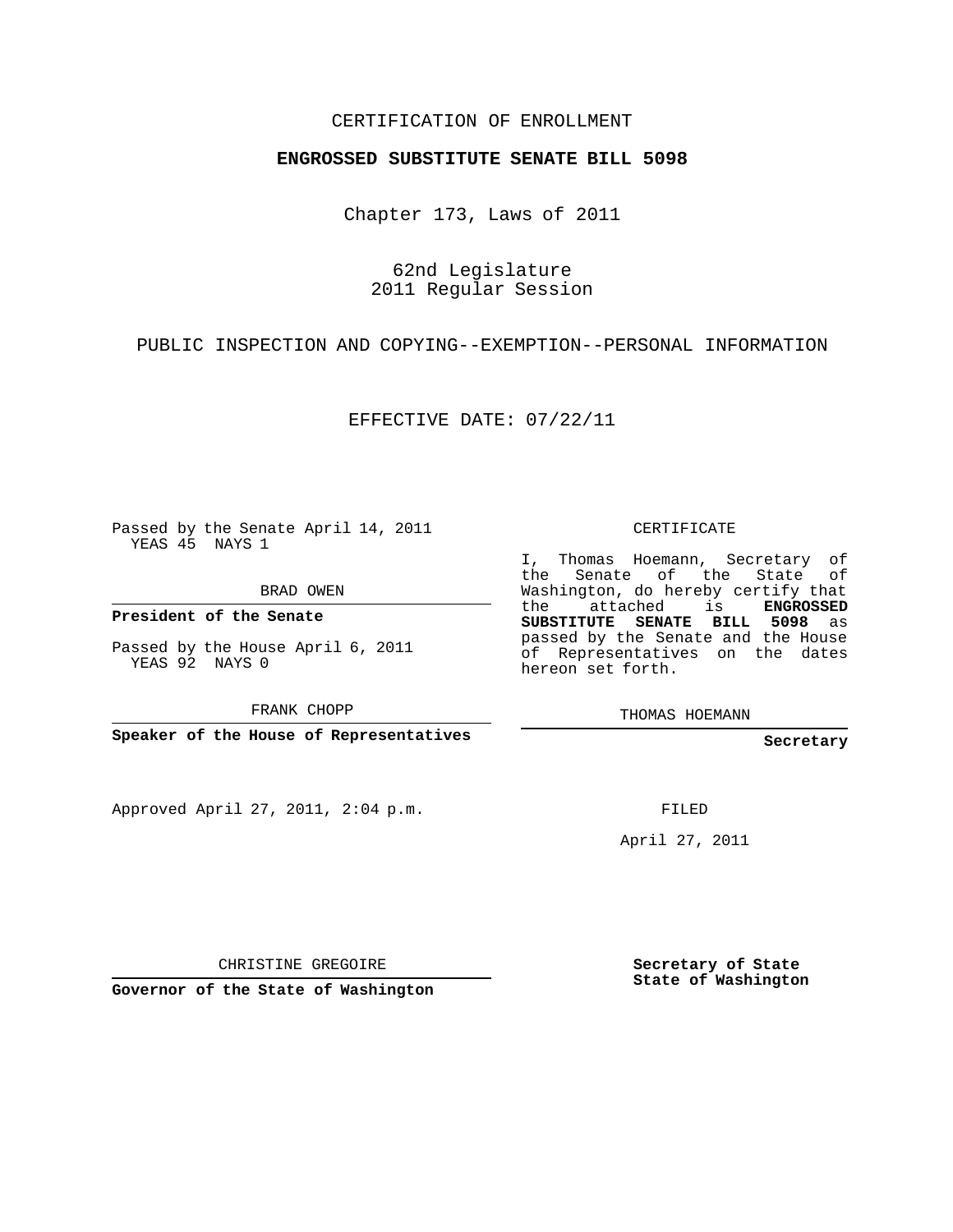## **ENGROSSED SUBSTITUTE SENATE BILL 5098** \_\_\_\_\_\_\_\_\_\_\_\_\_\_\_\_\_\_\_\_\_\_\_\_\_\_\_\_\_\_\_\_\_\_\_\_\_\_\_\_\_\_\_\_\_

\_\_\_\_\_\_\_\_\_\_\_\_\_\_\_\_\_\_\_\_\_\_\_\_\_\_\_\_\_\_\_\_\_\_\_\_\_\_\_\_\_\_\_\_\_

AS AMENDED BY THE HOUSE

Passed Legislature - 2011 Regular Session

**State of Washington 62nd Legislature 2011 Regular Session**

**By** Senate Government Operations, Tribal Relations & Elections (originally sponsored by Senators Carrell and Chase)

READ FIRST TIME 02/03/11.

 1 AN ACT Relating to exempting personal information from public 2 inspection and copying; and amending RCW 42.56.230.

3 BE IT ENACTED BY THE LEGISLATURE OF THE STATE OF WASHINGTON:

 4 **Sec. 1.** RCW 42.56.230 and 2010 c 106 s 102 are each amended to 5 read as follows:

 6 The following personal information is exempt from public inspection 7 and copying under this chapter:

 8 (1) Personal information in any files maintained for students in 9 public schools, patients or clients of public institutions or public 10 health agencies, or welfare recipients;

11 (2) Personal information, including but not limited to, addresses, 12 telephone numbers, personal electronic mail addresses, social security 13 numbers, emergency contact and date of birth information for a 14 participant in a public or nonprofit program serving or pertaining to 15 children, adolescents, or students, including but not limited to early 16 learning or child care services, parks and recreation programs, youth 17 development programs, and after-school programs. Emergency contact 18 information may be provided to appropriate authorities and medical